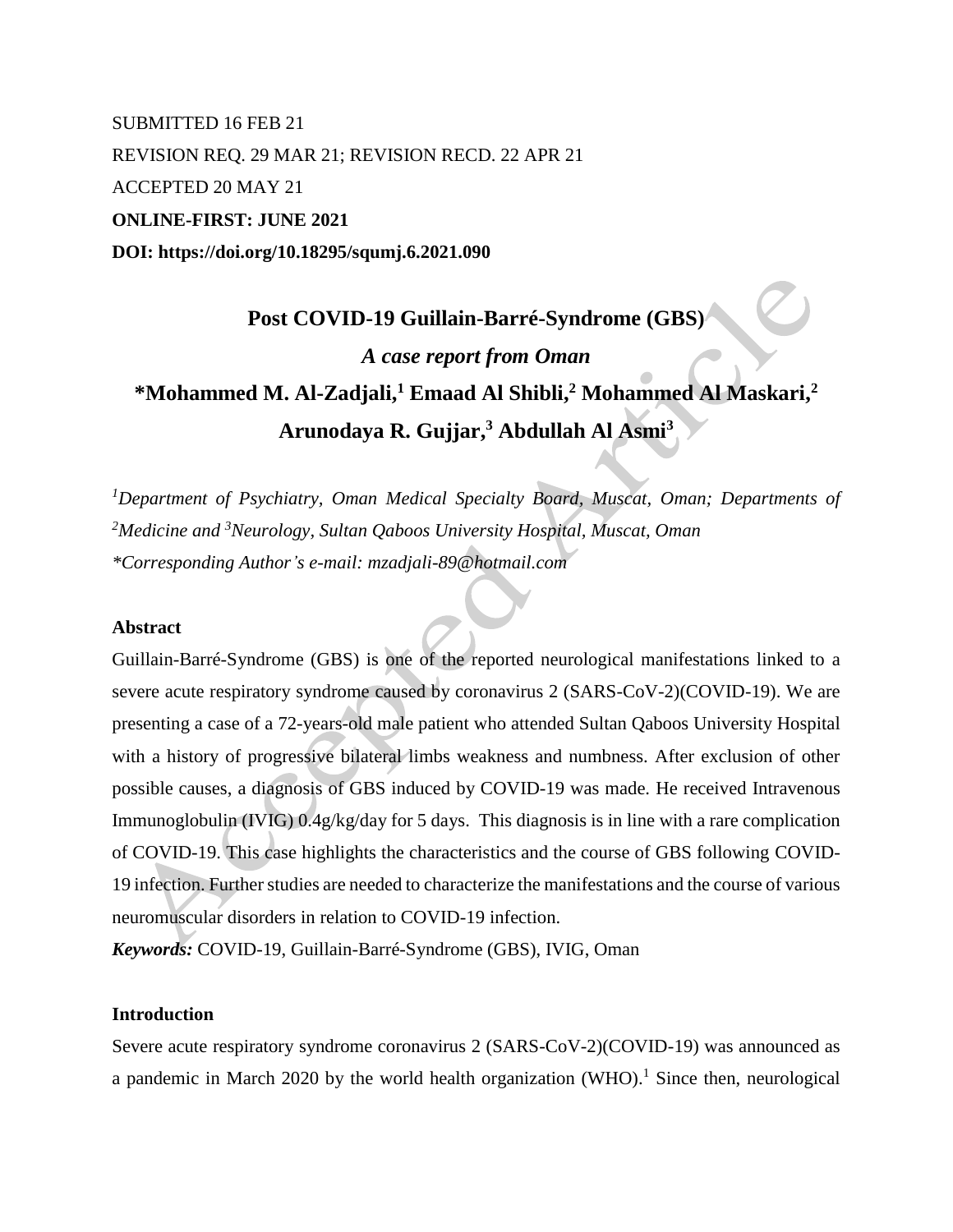manifestations and complications of COVID-19 are reported.<sup>2</sup> Chinese and Spanish studies reported the prevalence of neurological manifestations in admitted patients with COVID-19 as 36.4% and 57.4%, respectively. 3,4

Guillain-Barré-Syndrome (GBS) is known as an immune-mediated inflammatory polyradiculoneuropathy with acute ascending symmetrical weakness along with areflexia.1,4,5 It is one of the demyelinating disorders that affects the peripheral nerves in the body.<sup>4</sup> Few case reports and series were published of post-COVID-19 GBS cases.<sup>1,4</sup> These case reports have suggested a relationship between the occurrence of GBS and the recent COVID-19 infection that preceded the GBS onset after a few weeks. Thus, a post-infectious dysregulation of the immune system that is triggered by COVID-19 seems to be the main cause.<sup>2,4</sup> To our knowledge, no case report of post-COVID-19 GBS is published in Oman yet.

#### **Case Report**

A 72-years-old gentleman known to have hypertension and ischemic heart disease on treatment had mild COVID-19 infection confirmed on August 17, 2020, which did not require hospitalization as the patient only suffered from mild fever, runny nose and myalgia for only a few days and then were resolved.

The patient presented to our hospital on September 19, 2020, with a one-day history of bilateral lower limb weakness and numbness. The symptoms evolved over few hours, with numbness starting in his feet followed by heaviness in his legs and inability to walk. He noted upper limbs weakness and numbness. Also, he reported mild dysphagia started few days prior to the symptoms. He denied any difficulty in breathing, no new urinary symptoms and had normal bowel motions. There was no past medical history of any neurological symptoms. He denied any history of smoking or alcohol consumption.

On admission, he was alert, oriented and not in pain or distress. His heart rate was 56/minute, blood pressure of 162/96 mmHg, respiratory rate of 18/minute and oxygen saturation of 100% on room air. His random blood sugar was 6.3 mmol/L. The neurological examination showed normal cranial nerves. Motor exam in the upper limbs was normal except for diminished reflexes. The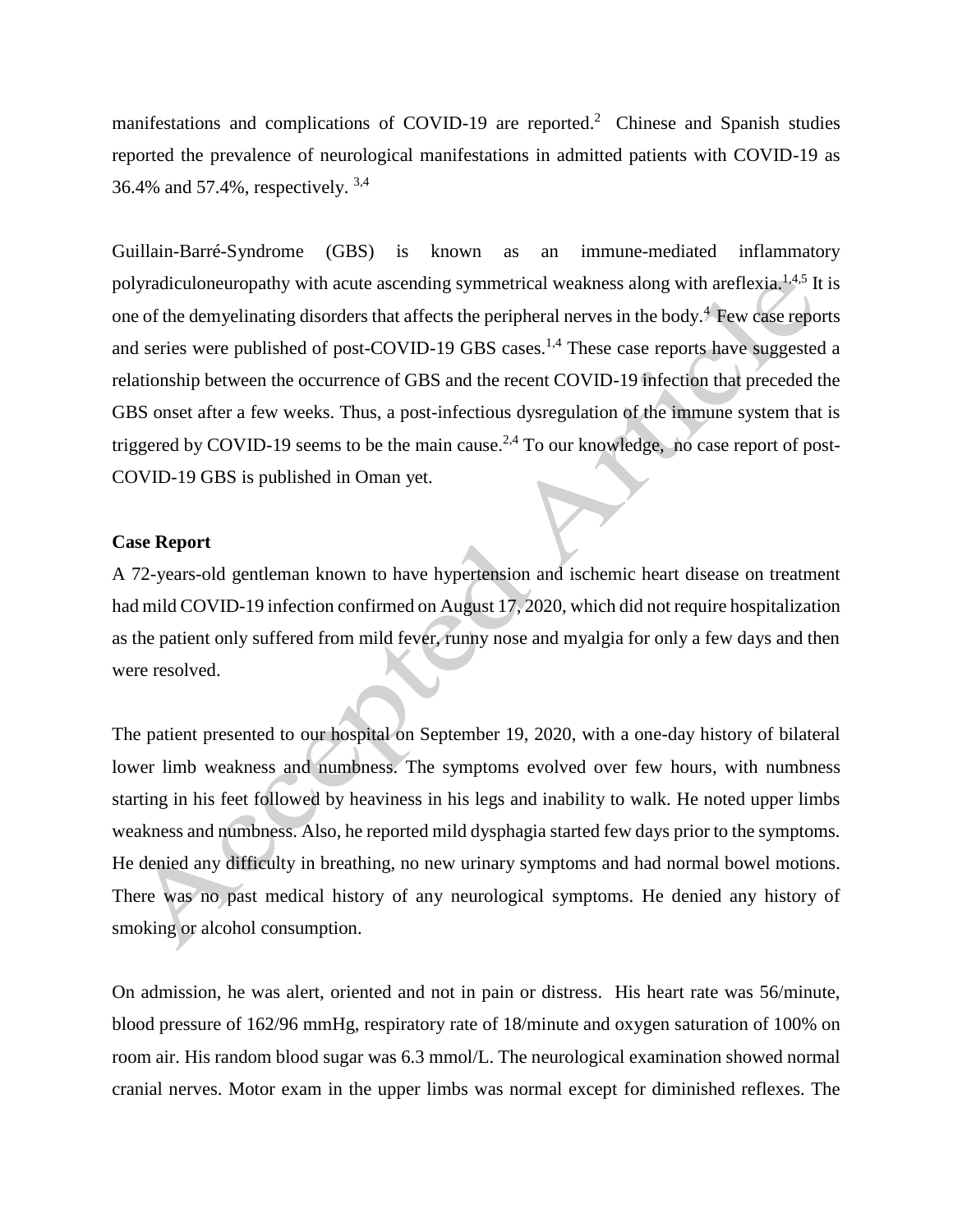tone in the lower limb was reduced. His strength, measured by Medical Research Council (MRC) Scale, revealed hip flexion of 2/5, knee flexion 3/5, knee extension -4/5, planters and dorsiflexion of the ankles -4/5. Reflexes in the lower limbs were diminished, and planters were down-going. Sensory examination was normal apart from a decrease in the joint-position sense in the toes. Coordination of the upper limbs was normal and was not examined in lower limbs in view of the weakness.

The laboratory investigations included normal Complete blood Count (CBC), Urea & electrolyte (U&E), coagulation profile, Liver Function Test (LFT), Thyroid Function Test (TFT) & serum folate. C-reactive protein level was < 1 mg/L (reference range 0-5 mg/L). Creatine kinase 340 U/L (reference range 39-308 U/L). Vitamin B12 level was 128 pmol/L (reference range 138-652 pmol/L). Nasopharyngeal SARS-CoV-2 PCR detected during admission. Chronic hepatitis screen, HIV1&2 Ag/Ab, syphilis screen, blood culture, and urine microscopy, culture & sensitivity (MCS) were all negative. His cerebrospinal fluid analysis showed proteins of 2.70 g/L (reference range 0.15-0.45 g/L) with no leucocytes; however, PCR & autoantibodies were not tested.

On the third day of admission, the Nerve conduction study (NCS) Table 1 (Motor Nerve Conduction) showed decrease in Compound Muscle Action Potential amplitude from multiple nerves in upper and lower limbs with prolonged distal motor latencies and reduced velocities. The F-waves in Table 2 (F-Wave Studies) were present in most of the nerve tested, but they were in the upper range. There was no conduction block or temporal dispersion. Table 3 (Sensory Nerve Conduction) revealed a reduction in sensory nerves action potential amplitudes from upper limbs nerves with reduced velocities. However, the sural nerve studies were normal. These findings suggest diffuse motor and sensory neuropathy but predominant in demyelinating changes. His MRI of the brain and spinal cord showed no acute changes.

During admission, the patient's upper limb weakness worsened with shoulder abduction 2/5 bilaterally, elbow extension 3/5, elbow flexion -4/5 and intrinsic hand muscles were 4/5. The patient was diagnosed with post-COVID-19 GBS. Therefore, he was given one course of Intravenous Immunoglobulin (IVIG) 0.4g/kg/day for 5 days. In addition, the patient received Hydrocortisone 10 mg tablet once daily, Neurobion 3 ml injection daily for 4 days and extensive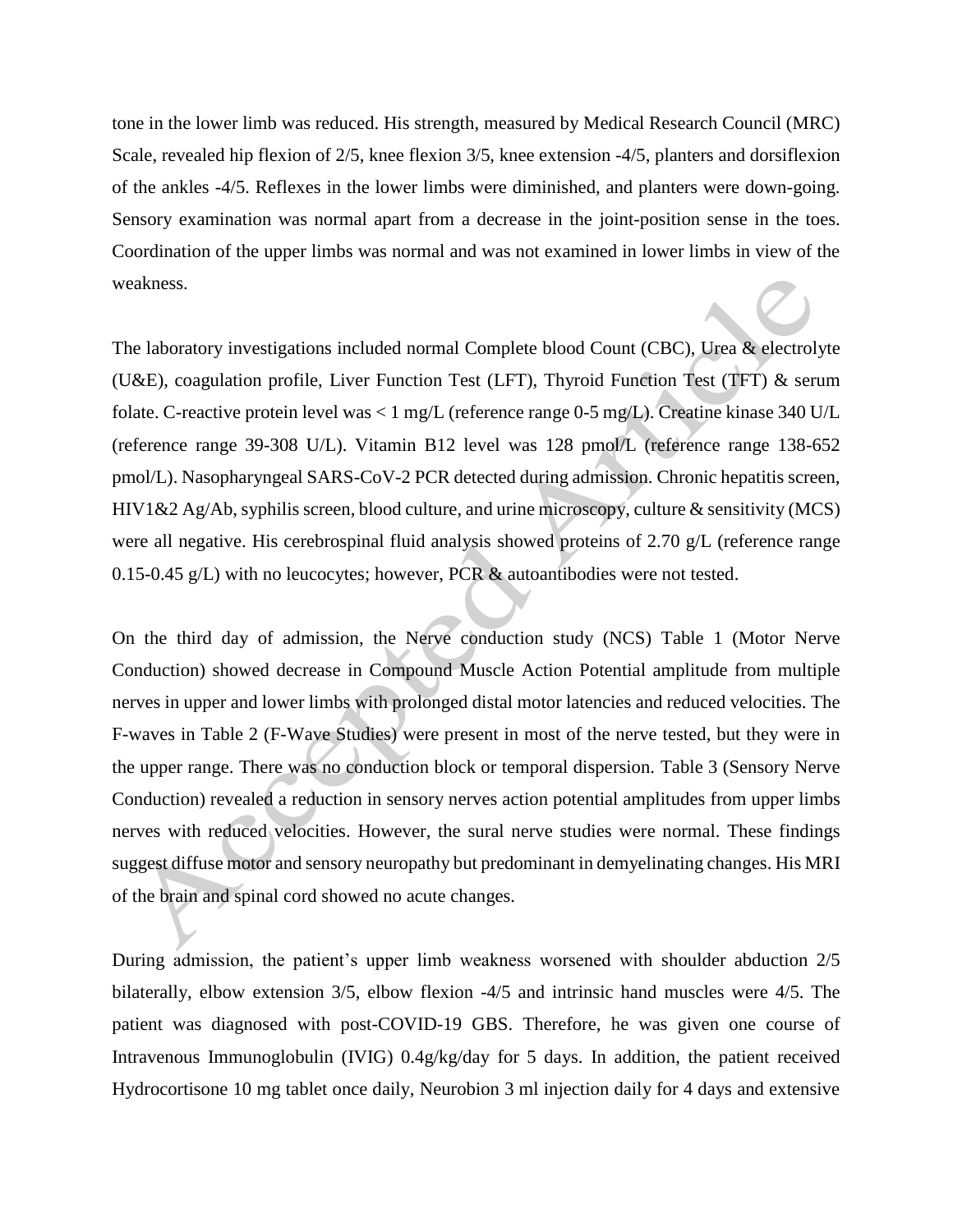physiotherapy during admission. He showed a slow but progressive improvement in his symptoms during admission. On September 29<sup>th</sup> 2020, the discharge day, the patient's neurological examination was normal apart from the minimal weakness of his limbs. The consent has been obtained from the patient for publication.

#### **Discussion**

The immune-mediated nature of GBS is mostly based on observational studies on Campylobacter jejuni induced GBS and the fact that immunotherapy has a central role in the management of  $GBS.6-12$ 

GBS is well documented to be seen following a number of infections like Campylobacter jejuni, Mycoplasma, Epstein Barr Virus (EBV), Cytomegalovirus (CMV), and recently the zika virus<sup>7,</sup> <sup>13-15</sup> The most common variant is acute inflammatory demyelinating polyneuropathy (AIDP) among other variants.<sup>6,16-17</sup> Developing polyneuropathies because of any viral infection suggests molecular mimicry leading to neural inflammatory reaction, or even present as a role of an inflammatory response syndrome.<sup>20,21</sup> However, these mechanisms of COVID-19 related neuropathy need to be studied more deeply.<sup>21</sup>

From the published case reports, the predominant clinical presentation of GBS induced by Covid-19 is the classical sensorimotor GBS. In addition, the majority of the cases fulfilled the electrophysiological criteria for a diagnosis of AIDP. There is a male predominance in the reported cases, and it happened across a wide range of ages from 11-94 years old patients. However, the mean age of patients was 55, with the majority of cases occurring in patients older than 40 years. Most of the reported cases had a post-infectious onset of GBS, while few cases reported parainfectious onset of GBS. Hence, GBS induced by Covid-19 seems to generally follow similar trends to the classical post-infectious GBS that is induced by other infective organisms.<sup>21</sup>

Our case of GBS seems to be a post-infectious phenomenon, as it manifested after the resolution of the initial COVID-19 infection. Our patient's mild course of COVID-19 is in keeping with some of the cases already reported in the literature.<sup>22</sup> However, GBS has been reported to occur even after severe form of COVID-19.<sup>1,4</sup> This might be interpreted to be an AIDP variant.<sup>20</sup>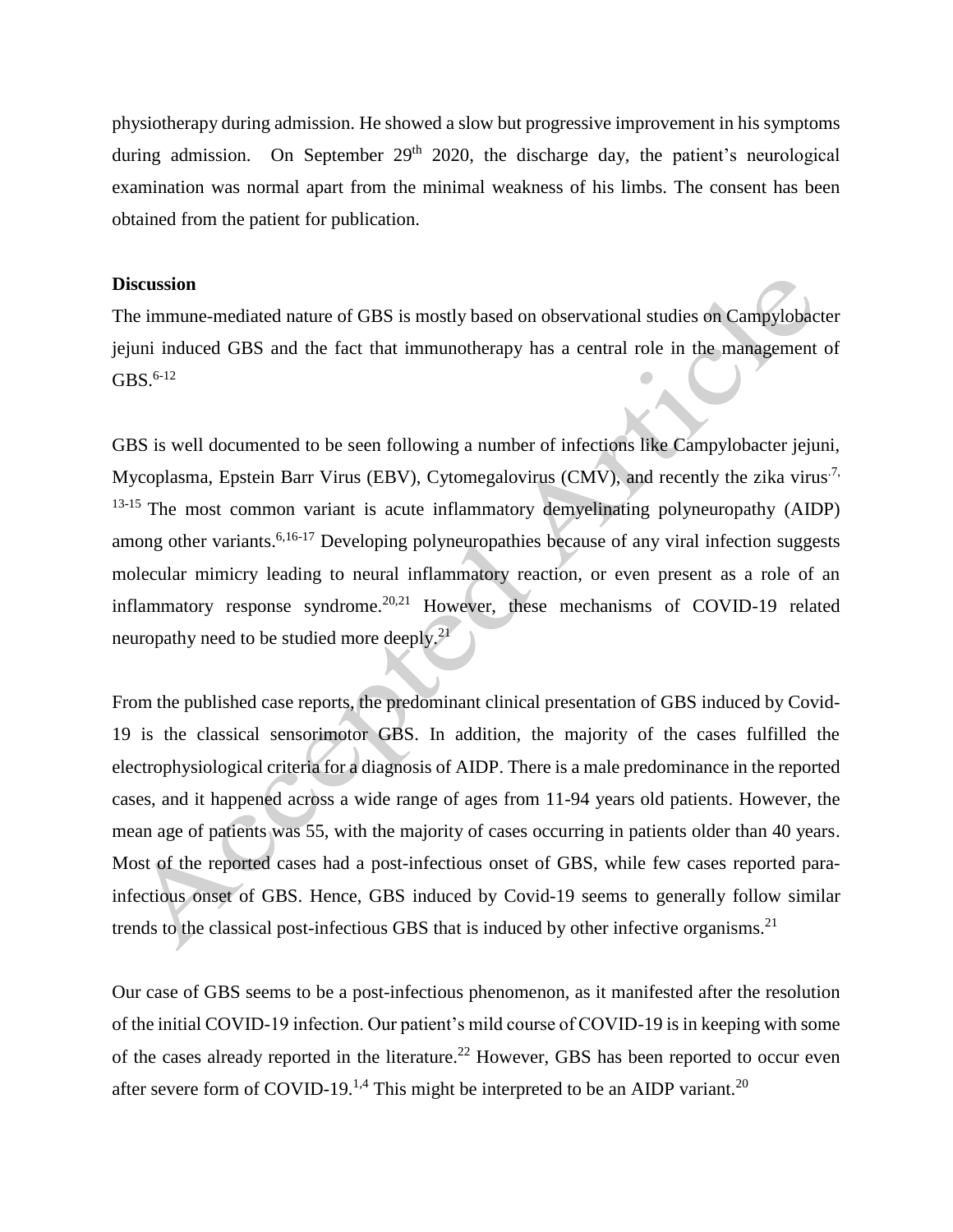In comparison to our patient's significant improvement following the IVIG course, a case of parainfectious GBS due to COVID-19 failed to respond to IVIG with weakness progression, his respiratory vital capacity dropped, and he required intubation with ICU admission in the United Kingdom (UK).<sup>1</sup> Worsening of such cases could be due to direct invasion of toxins from the COVID-19 virus or related to the severity of pneumonia. However, there was no difference in response to IVIG or plasma exchange between para-infectious and post-infectious GBS in COVID-19 cases as per the few reported cases in the literature.<sup>4</sup>

Although RNA was detected in the nasopharyngeal swab, it is unclear evidence of active infection as it just represents the shedding of viral RNA.18-19 Moreover, seroconversion to IgG antibodies was detected in our patient. And taking into consideration that our patient responded to the IVIG course, given this favors the conclusion that GBS, in this case, is a post-infectious immunemediated phenomenon.

#### **Conclusion**

As post-COVID-19 GBS is becoming increasingly apparent, larger studies are needed to better characterize the illness, including its clinical presentation. In particular, the effectiveness of IVIG or plasma exchange in para-infectious and post-infectious cases. Therefore, it is important to report cases of GBS induced by Covid-19 to build up the worldwide cumulative evidence base needed for the best approach to the management of similar cases. Moreover, case reports of GBS induced by Covid-19 in the Middle East are limited, so case reports need to be published so we can detect any possible differences in the presentation or management of future cases between different populations.

It is also important to recognize that GBS could be important comorbidity in critically ill COVID-19 patients and should be considered in patients not improving despite improvement of other clinical parameters, especially when the chest imaging is not consistent with the poor respiratory status of the patient.

#### **References**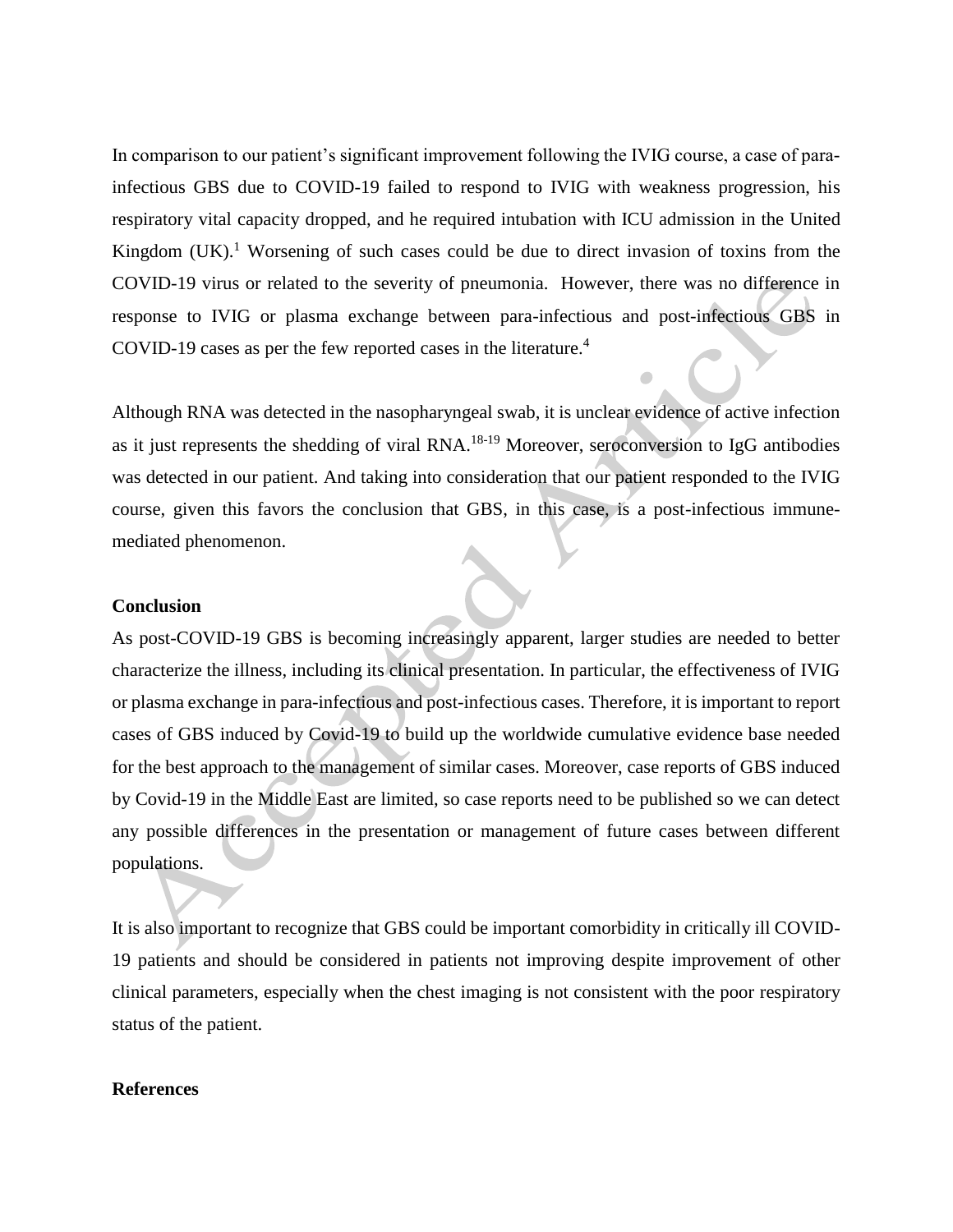1. Webb S, Wallace VCJ, Martin-Lopez D, Yogarajah M. Guillain-Barré syndrome following COVID-19: a newly emerging post-infectious complication. BMJ Case Rep. 2020;13(6):1–4.

2. Paterson RW, Brown RL, Benjamin L, Nortley R, Wiethoff S, Bharucha T, et al. The emerging spectrum of COVID-19 neurology: Clinical, radiological and laboratory findings. Brain. 2020;143(10):3104–20.

3. Romero-Sánchez CM, Díaz-Maroto I, Fernández-Díaz E, Sánchez-Larsen Á, Layos-Romero A, García-García J, et al. Neurologic manifestations in hospitalized patients with COVID-19: The ALBACOVID registry. Neurology. 2020;95(8):e1060–70.

4. Zito A, Alfonsi E, Franciotta D, Todisco M, Gastaldi M, Cotta Ramusino M, et al. COVID-19 and Guillain–Barré Syndrome: A Case Report and Review of Literature. Front Neurol. 2020;11(August):1–7.

5. Aljaafari D, Ishaque N. Paraparetic variant of guillain-barré syndrome in first 24 hours of postpartum period: A case report. Sultan Qaboos Univ Med J. 2020;20(2):227–30.

6. Ogawara K, Kuwabara S, Mori M, Hattori T, Koga M, Yuki N. Axonal Guillain-Barré syndrome: relation to anti-ganglioside antibodies and Campylobacter jejuni infection in Japan. Ann Neurol. 2000 Oct;48(4):624-31. PMID: 11026446.

7. Rees JH, Soudain SE, Gregson NA, Hughes RA. Campylobacter jejuni infection and Guillain-Barré syndrome. N Engl J Med. 1995 Nov 23;333(21):1374-9. doi: 10.1056/NEJM199511233332102. PMID: 7477117.

8. Visser LH, Van der Meché FG, Van Doorn PA, Meulstee J, Jacobs BC, Oomes PG, Kleyweg RP, Meulstee J. Guillain-Barré syndrome without sensory loss (acute motor neuropathy). A subgroup with specific clinical, electrodiagnostic and laboratory features. Dutch Guillain-Barré Study Group. Brain. 1995 Aug;118 ( Pt 4):841-7. doi: 10.1093/brain/118.4.841. PMID: 7655882.

9. Yuki N, Yoshino H, Sato S, Miyatake T. Acute axonal polyneuropathy associated with anti-GM1 antibodies following Campylobacter enteritis. Neurology. 1990 Dec;40(12):1900-2. doi: 10.1212/wnl.40.12.1900. PMID: 2247243.

10. Aspinall GO, Fujimoto S, McDonald AG, Pang H, Kurjanczyk LA, Penner JL. Lipopolysaccharides from Campylobacter jejuni associated with Guillain- Barre syndrome patients mimic human gangliosides in structure. Infection and Immunity. 1994 Jan 1;62(5):2122- 2125.

11. Osterman PO, Fagius J, Lundemo G, Pihlstedt P, Pirskanen R, Sidén A, Säfwenberg J.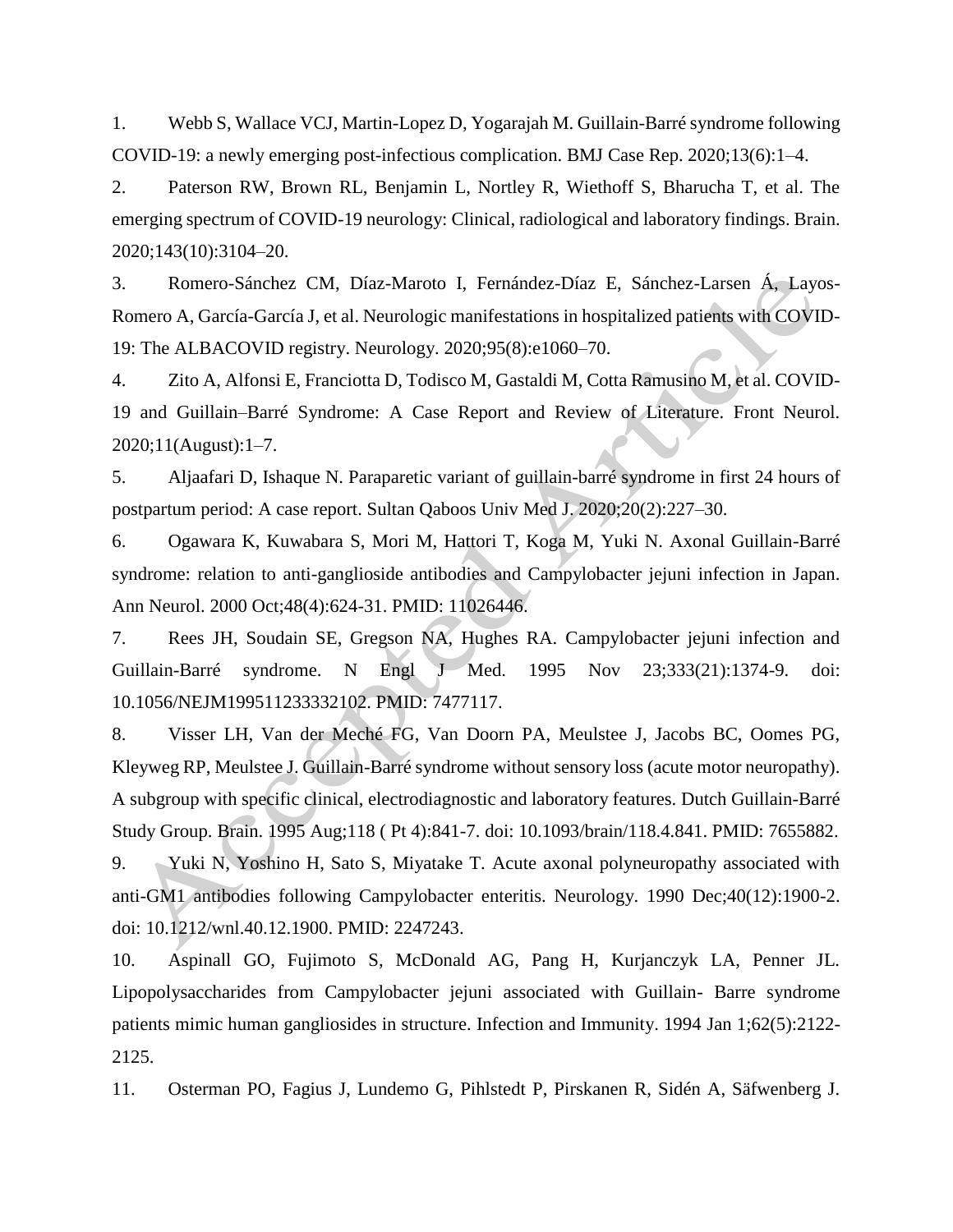Beneficial effects of plasma exchange in acute inflammatory polyradiculoneuropathy. Lancet. 1984 Dec 8;2(8415):1296-9. doi: 10.1016/s0140-6736(84)90819-5. PMID: 6150321.

12. Hughes RA, Swan AV, van Doorn PA. Intravenous immunoglobulin for Guillain-Barré syndrome. Cochrane Database Syst Rev. 2014 Sep 19;2014(9):CD002063. doi: 10.1002/14651858.CD002063.pub6. PMID: 25238327; PMCID: PMC6781841.

13. Winer JB, Hughes RA, Anderson MJ, Jones DM, Kangro H, Watkins RP. A prospective study of acute idiopathic neuropathy. II. Antecedent events. J Neurol Neurosurg Psychiatry. 1988 May;51(5):613-8. doi: 10.1136/jnnp.51.5.613. PMID: 3404161; PMCID: PMC1033063.

14. Orlikowski D, Porcher R, Sivadon-Tardy V, Quincampoix JC, Raphaël JC, Durand MC, Sharshar T, Roussi J, Caudie C, Annane D, Rozenberg F, Leruez-Ville M, Gaillard JL, Gault E. Guillain-Barré syndrome following primary cytomegalovirus infection: a prospective cohort study. Clin Infect Dis. 2011 Apr 1;52(7):837-44. doi: 10.1093/cid/cir074. PMID: 21427390.

15. Parra B, Lizarazo J, Jiménez-Arango JA, Zea-Vera AF, González-Manrique G, Vargas J, Angarita JA, Zuñiga G, Lopez-Gonzalez R, Beltran CL, Rizcala KH, Morales MT, Pacheco O, Ospina ML, Kumar A, Cornblath DR, Muñoz LS, Osorio L, Barreras P, Pardo CA. Guillain-Barré Syndrome Associated with Zika Virus Infection in Colombia. N Engl J Med. 2016 Oct 20;375(16):1513-1523. doi: 10.1056/NEJMoa1605564. Epub 2016 Oct 5. PMID: 27705091.

16. Doets AY, Verboon C, van den Berg B, Harbo T, Cornblath DR, Willison HJ, Islam Z, Attarian S, Barroso FA, Bateman K, Benedetti L, van den Bergh P, Casasnovas C, Cavaletti G, Chavada G, Claeys KG, Dardiotis E, Davidson A, van Doorn PA, Feasby TE, Galassi G, Gorson KC, Hartung HP, Hsieh ST, Hughes RAC, Illa I, Islam B, Kusunoki S, Kuwabara S, Lehmann HC, Miller JAL, Mohammad QD, Monges S, Nobile Orazio E, Pardo J, Pereon Y, Rinaldi S, Querol L, Reddel SW, Reisin RC, Shahrizaila N, Sindrup SH, Waqar W, Jacobs BC; IGOS Consortium. Regional variation of Guillain-Barré syndrome. Brain. 2018 Oct 1;141(10):2866-2877. doi: 10.1093/brain/awy232. PMID: 30247567.

17. Ye Y, Wang K, Deng F, Xing Y. Electrophysiological subtypes and prognosis of Guillain-Barré syndrome in northeastern China. Muscle Nerve. 2013 Jan;47(1):68-71. doi: 10.1002/mus.23477. Epub 2012 Oct 5. PMID: 23042578.

18. Bullard J, Dust K, Funk D, Strong JE, Alexander D, Garnett L, Boodman C, Bello A, Hedley A, Schiffman Z, Doan K, Bastien N, Li Y, Van Caeseele PG, Poliquin G. Predicting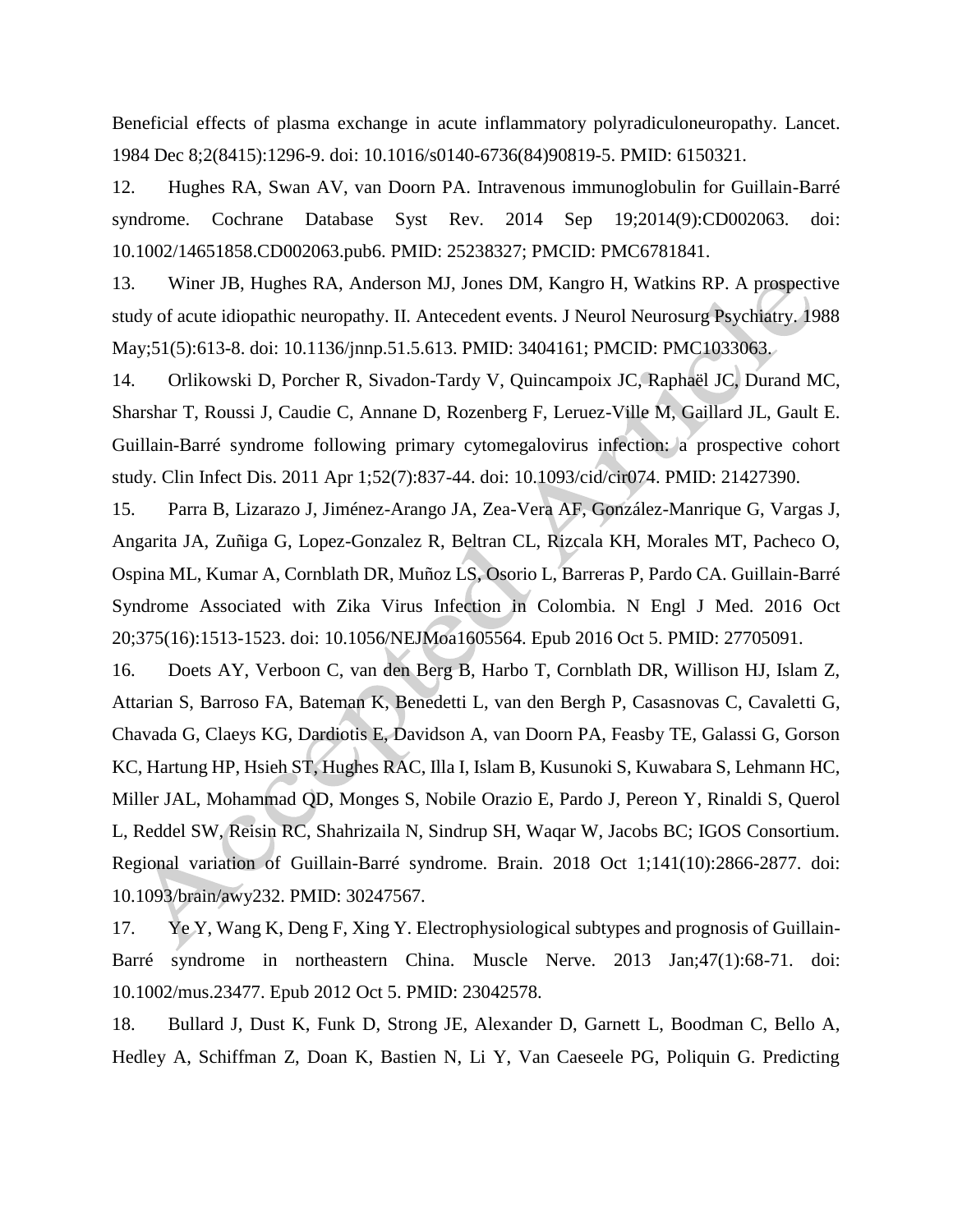infectious SARS-CoV-2 from diagnostic samples. Clin Infect Dis. 2020 May 22:ciaa638. doi: 10.1093/cid/ciaa638. Epub ahead of print. PMID: 32442256; PMCID: PMC7314198.

19. Liu, W. D., Chang, S. Y., Wang, J. T., Tsai, M. J., Hung, C. C., Hsu, C. L., & Chang, S. C. (2020). Prolonged virus shedding even after seroconversion in a patient with COVID-19. The Journal of infection, 81(2), 318–356. https://doi.org/10.1016/j.jinf.2020.03.063

20. Sriwastava S, Kataria S, Tandon M, Patel J, Patel R, Jowkar A, Daimee M, Bernitsas E, Jaiswal P, Lisak RP. Guillain Barré Syndrome and its variants as a manifestation of COVID-19: A systematic review of case reports and case series. J Neurol Sci. 2021 Jan 15;420:117263. doi: 10.1016/j.jns.2020.117263. Epub 2020 Dec 9. PMID: 33321326; PMCID: PMC7725056

21. Abu-Rumeileh S, Abdelhak A, Foschi M, Tumani H, Otto M. Guillain-Barré syndrome spectrum associated with COVID-19: an up-to-date systematic review of 73 cases. J Neurol. 2021 Apr;268(4):1133-1170. doi: 10.1007/s00415-020-10124-x. Epub 2020 Aug 25. PMID: 32840686; PMCID: PMC7445716

22. Metlay JP, Waterer GW, Long AC, Anzueto A, Brozek J, Crothers K, Cooley LA, Dean NC, Fine MJ, Flanders SA, Griffin MR, Metersky ML, Musher DM, Restrepo MI, Whitney CG. Diagnosis and Treatment of Adults with Community-acquired Pneumonia. An Official Clinical Practice Guideline of the American Thoracic Society and Infectious Diseases Society of America. Am J Respir Crit Care Med. 2019 Oct 1;200(7):e45-e67. doi: 10.1164/rccm.201908-1581ST.

PMID: 31573350; PMCID: PMC6812437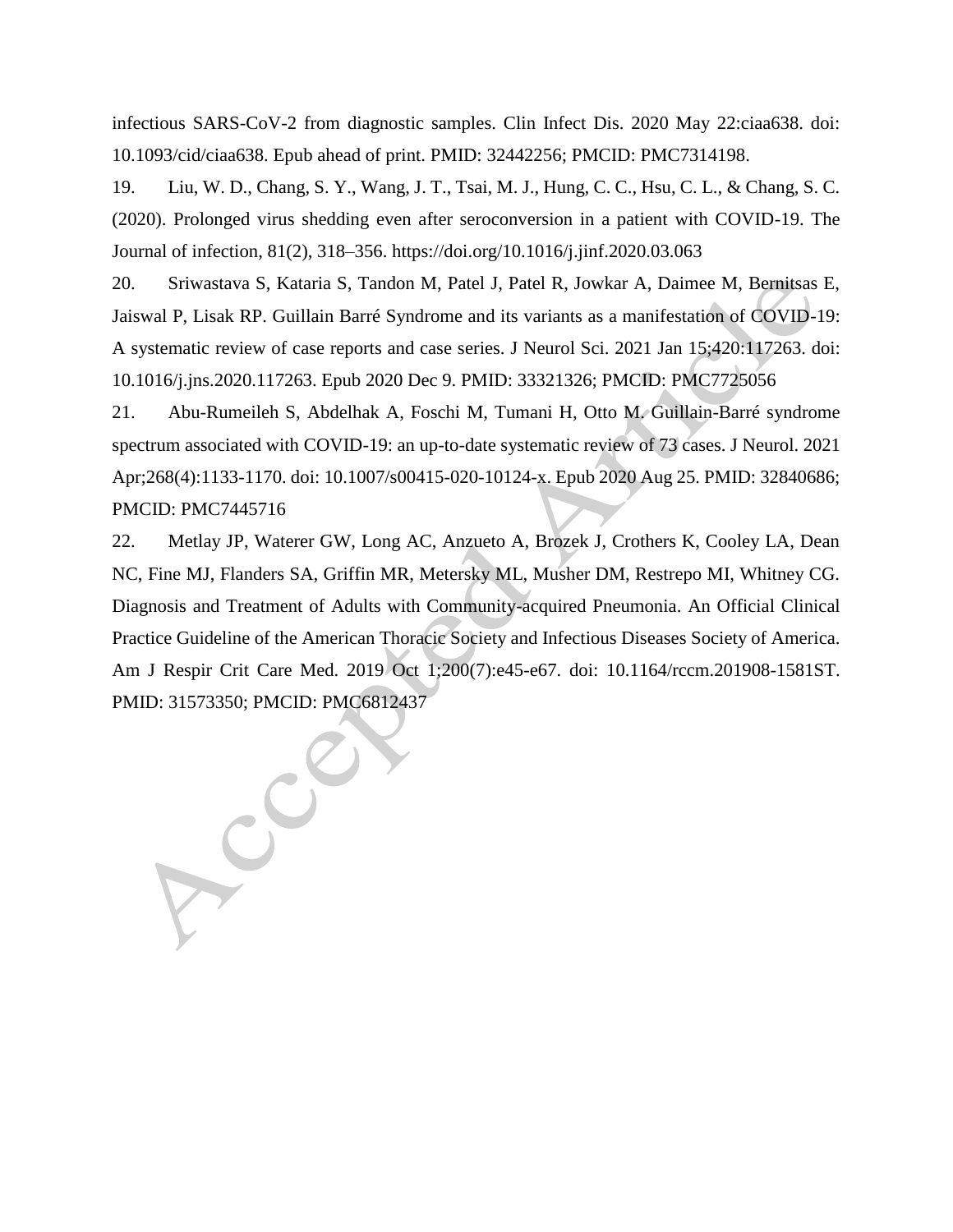## **Table 1: Motor Nerve Conduction**

 $\chi$ 

| <b>Nerve And Site</b>  | latency           | Amplitude          | latency difference<br>Segment                     |                        | <b>Distance</b>     | conduction velocity |  |  |  |
|------------------------|-------------------|--------------------|---------------------------------------------------|------------------------|---------------------|---------------------|--|--|--|
| Median.R               |                   |                    |                                                   |                        |                     |                     |  |  |  |
| Wrist                  | 5.8 ms            | $6.8$ mV           | <b>Abductor Pollicis Brevis - Wrist</b><br>5.8 ms |                        | mm                  | m/s                 |  |  |  |
| Elbow                  | $11.7 \text{ ms}$ | $5.5$ my           | Wrist-Elbow                                       | $5.9$ ms               | $270$ mm            | $46 \text{ m/s}$    |  |  |  |
| Ulnar.R                |                   |                    |                                                   |                        |                     |                     |  |  |  |
| Wrist                  | $4.3 \text{ ms}$  | $6.5 \text{ mV}$   | Aductor Digiti Minimi (Manus) - Wrist             | $4.3 \text{ ms}$<br>c. | mm                  | m/s                 |  |  |  |
| <b>Below Elbow</b>     | $9.2 \text{ ms}$  | 5.6 <sub>m</sub> V | Wrist-Below Elbow<br>$4.9$ ms                     |                        | $250$ mm            | $51 \text{ m/s}$    |  |  |  |
| Median.L               |                   |                    |                                                   |                        |                     |                     |  |  |  |
| Wrist                  | $5.7 \text{ ms}$  | $6 \,\mathrm{mV}$  | <b>Abductor Pollicis Brevis - Wrist</b>           | $5.7$ ms               | mm                  | m/s                 |  |  |  |
| Elbow                  | $11.3 \text{ ms}$ | $5.5$ my           | Wrist-Below Elbow                                 | 5.6 ms                 | 230 mm              | $41 \text{ m/s}$    |  |  |  |
| Ulnar.L                |                   |                    |                                                   |                        |                     |                     |  |  |  |
| Wrist                  | $4.2 \text{ ms}$  | $6 \text{ mV}$     | Abductor Digiti Minimi (Manus) - Wrist            | $4.2 \text{ ms}$       | mm                  | m/s                 |  |  |  |
| <b>Below Elbow</b>     | $8.5 \text{ ms}$  | $5.3 \text{ mV}$   | Wrist-Below Elbow                                 | $4.3 \text{ ms}$       | $\overline{250}$ mm | $58 \text{ m/s}$    |  |  |  |
| Tibila.R               |                   |                    |                                                   |                        |                     |                     |  |  |  |
| Ankle                  | $7.6 \text{ ms}$  | $3.5 \text{ mV}$   | <b>Abductor Hallucis-Ankle</b>                    | $7.6 \text{ ms}$       | mm                  | m/s                 |  |  |  |
| <b>Popliteal Fossa</b> | $21.5$ ms         | 1.7 <sub>m</sub> V | Ankle-Popliteal Fossa                             | $13.9$ ms              | 440 mm              | $32 \text{ m/s}$    |  |  |  |
| Peroneal.R             |                   |                    |                                                   |                        |                     |                     |  |  |  |
| Ankle                  | $8.3 \text{ ms}$  | $0.4 \text{ mV}$   | Extensor Digitorum Brevis-Ankle                   | $8.3 \text{ ms}$       | mm                  | m/s                 |  |  |  |
| Fibula (Head)          | 18.9 ms           | $0.3 \text{ mV}$   | Ankle-Fibula (Head)                               | $10.6 \text{ ms}$      | $\overline{320}$ mm | $30 \text{ m/s}$    |  |  |  |
| Peroneal.R             |                   |                    |                                                   |                        |                     |                     |  |  |  |
| Fibula (Head)          | $4.5 \text{ ms}$  | $3.4 \text{ mV}$   | Tibialis Anterior-Fibula (Head)                   | $4.5$ ms               | mm                  | m/s                 |  |  |  |
| Popliteal Fossa        | $6.3 \text{ ms}$  | $3.1 \text{ mV}$   | Fibula (Head)- Popliteal Fossa                    | $1.8$ ms               | $80 \text{ mm}$     | $44 \text{ m/s}$    |  |  |  |
| Tibila.L               |                   |                    |                                                   |                        |                     |                     |  |  |  |
| Ankle                  | $8.2 \text{ ms}$  | 0.9 <sub>m</sub> V | <b>Abductor Hallucis-Ankle</b>                    | $8.2 \text{ ms}$       | mm                  | m/s                 |  |  |  |
| <b>Popliteal Fossa</b> | $21.8$ ms         | 0.6 <sub>m</sub> V | <b>Ankle-Popliteal Fossa</b>                      | $13.6 \text{ ms}$      | $\overline{440}$ mm | $32 \text{ m/s}$    |  |  |  |
| Peroneal.L             |                   |                    |                                                   |                        |                     |                     |  |  |  |
| Ankle                  | $10.3$ ms         | $2.1 \text{ mV}$   | Extensor Digitorum Brevis-Ankle                   | $10.3 \text{ ms}$      | mm                  | m/s                 |  |  |  |
| Fibula (Head)          | $19.3 \text{ ms}$ | $1.6 \text{ mV}$   | Ankle-Fibula (Head)                               | 9 <sub>ms</sub>        | 320 mm              | $36 \text{ m/s}$    |  |  |  |
| Peroneal.L             |                   |                    |                                                   |                        |                     |                     |  |  |  |
| Fibula (Head)          | $2.7$ ms          | $3.2 \text{ mV}$   | Tibilais Anterior- Fibula (Head)                  | $2.7$ ms               |                     |                     |  |  |  |
| <b>Popliteal Fossa</b> | $4.9$ ms          | $3.3 \text{ mV}$   | Fibula (Head) Popliteal Fossa                     | $2.2$ ms               | $80 \text{ mm}$     | $36 \text{ m/s}$    |  |  |  |